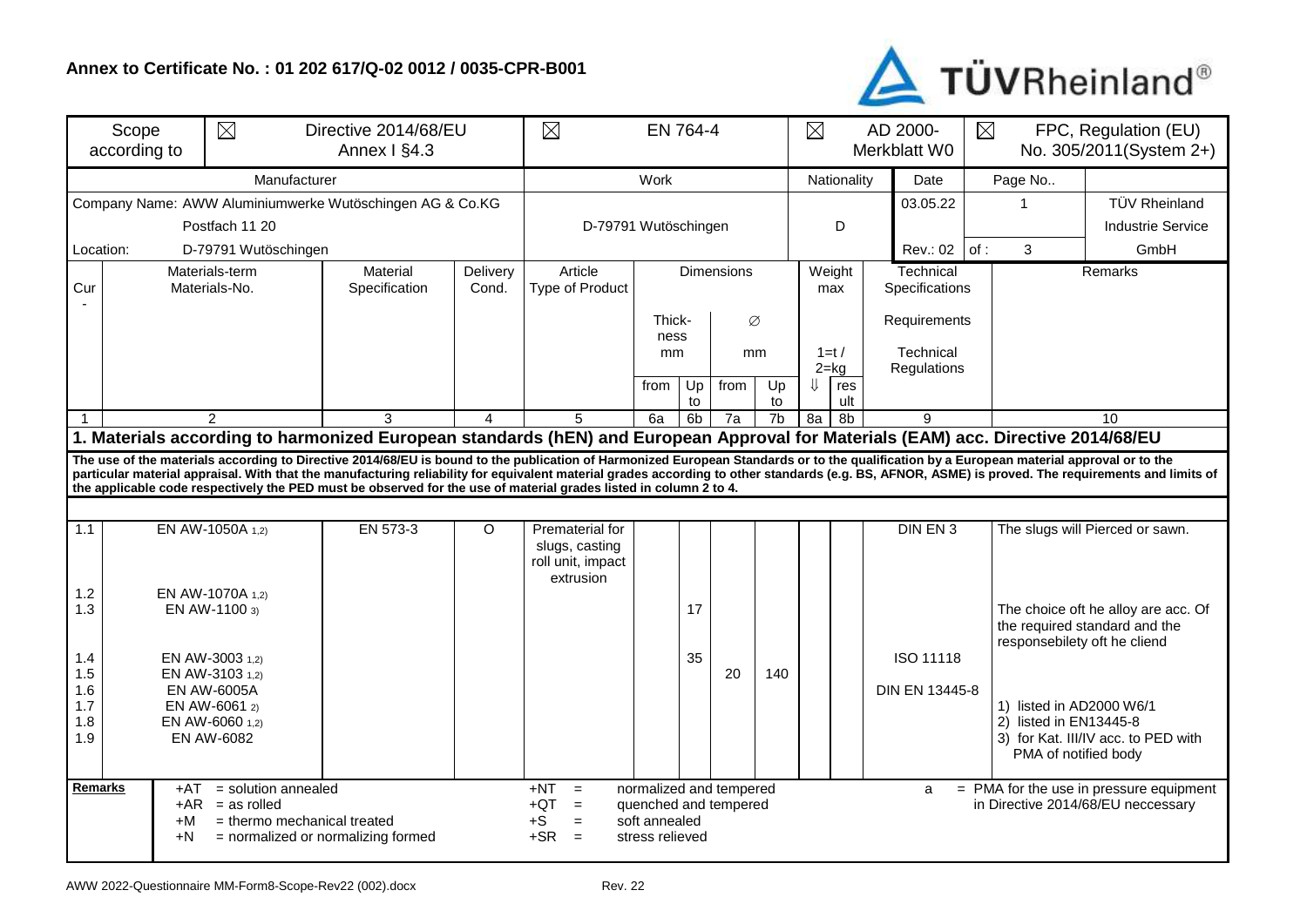## **Annex to Certificate No. : 01 202 617/Q-02 0012 / 0035-CPR-B001**



| $\boxtimes$<br>Scope<br>according to                                                                                                                                                                                                                                                                                                                                                                                                                                                                            |                                                            | Directive 2014/68/EU<br>Annex I §4.3       | $\boxtimes$               |                   | $\boxtimes$                                                           |                                  |                              | AD 2000-<br>Merkblatt W0                                                                                                                 | $\boxtimes$<br>FPC, Regulation (EU)<br>No. 305/2011(System 2+) |                      |                          |                                                                            |                                     |  |                                                                                                      |                                 |
|-----------------------------------------------------------------------------------------------------------------------------------------------------------------------------------------------------------------------------------------------------------------------------------------------------------------------------------------------------------------------------------------------------------------------------------------------------------------------------------------------------------------|------------------------------------------------------------|--------------------------------------------|---------------------------|-------------------|-----------------------------------------------------------------------|----------------------------------|------------------------------|------------------------------------------------------------------------------------------------------------------------------------------|----------------------------------------------------------------|----------------------|--------------------------|----------------------------------------------------------------------------|-------------------------------------|--|------------------------------------------------------------------------------------------------------|---------------------------------|
|                                                                                                                                                                                                                                                                                                                                                                                                                                                                                                                 |                                                            | Manufacturer                               |                           |                   | Nationality                                                           |                                  |                              | Date                                                                                                                                     |                                                                | Page No              |                          |                                                                            |                                     |  |                                                                                                      |                                 |
|                                                                                                                                                                                                                                                                                                                                                                                                                                                                                                                 | AWW Aluminiumwerke Wutöschingen AG & Co.KG<br>Compny name: |                                            |                           |                   |                                                                       |                                  | 03.05.22                     | $\overline{2}$                                                                                                                           |                                                                | <b>TÜV Rheinland</b> |                          |                                                                            |                                     |  |                                                                                                      |                                 |
|                                                                                                                                                                                                                                                                                                                                                                                                                                                                                                                 | Postfach 11 20                                             | D-79791 Wutöschingen                       |                           |                   |                                                                       |                                  |                              | Deutsch                                                                                                                                  |                                                                |                      |                          |                                                                            | <b>Industrie Service</b>            |  |                                                                                                      |                                 |
| D-79791 Wutöschingen<br>Location:                                                                                                                                                                                                                                                                                                                                                                                                                                                                               |                                                            |                                            |                           |                   |                                                                       |                                  |                              |                                                                                                                                          |                                                                |                      |                          |                                                                            | Rev.: 02   of:                      |  | 3                                                                                                    | GmbH                            |
| Materials-term<br>Cur<br>Materials-No.                                                                                                                                                                                                                                                                                                                                                                                                                                                                          |                                                            |                                            | Material<br>Specification | Delivery<br>Cond. | Article<br><b>Type of Product</b>                                     |                                  | <b>Dimensions</b>            |                                                                                                                                          |                                                                |                      | Weight<br>max            |                                                                            | Technical<br>Specifications         |  |                                                                                                      | Remarks                         |
|                                                                                                                                                                                                                                                                                                                                                                                                                                                                                                                 |                                                            |                                            |                           |                   |                                                                       |                                  | Thick-<br>Ø<br>ness          |                                                                                                                                          |                                                                |                      |                          | Requirements                                                               |                                     |  |                                                                                                      |                                 |
|                                                                                                                                                                                                                                                                                                                                                                                                                                                                                                                 |                                                            |                                            |                           |                   |                                                                       |                                  | mm<br>mm                     |                                                                                                                                          | $1=t/$<br>$2 = kg$                                             |                      | Technical<br>Regulations |                                                                            |                                     |  |                                                                                                      |                                 |
|                                                                                                                                                                                                                                                                                                                                                                                                                                                                                                                 |                                                            |                                            |                           |                   |                                                                       | from                             | Up<br>from<br>Up<br>to<br>to |                                                                                                                                          |                                                                |                      | ⇓<br>res<br>ult          |                                                                            |                                     |  |                                                                                                      |                                 |
|                                                                                                                                                                                                                                                                                                                                                                                                                                                                                                                 |                                                            | 5                                          | 6a                        | 6 <sub>b</sub>    | 7a                                                                    | 7b                               | 8a                           | 8b                                                                                                                                       |                                                                | 9                    |                          |                                                                            | 10                                  |  |                                                                                                      |                                 |
|                                                                                                                                                                                                                                                                                                                                                                                                                                                                                                                 |                                                            | 2. Materials according to the AD 2000-Code |                           |                   |                                                                       |                                  |                              |                                                                                                                                          |                                                                |                      |                          |                                                                            |                                     |  |                                                                                                      |                                 |
| The use of the materials according to DGR 2014/68/EU is bound to the publication of Harmonized European Standards or to the qualification by a European material approval or to the particular<br>material appraisal. With that the manufacturing reliability for equivalent material grades according to other standards (e.g. BS, AFNOR, ASME) is proved. The requirements and limits of the<br>applicable code respectively the PED must be observed for the use of material grades listed in column 2 to 4. |                                                            |                                            |                           |                   |                                                                       |                                  |                              |                                                                                                                                          |                                                                |                      |                          |                                                                            |                                     |  |                                                                                                      |                                 |
|                                                                                                                                                                                                                                                                                                                                                                                                                                                                                                                 |                                                            |                                            |                           |                   |                                                                       |                                  |                              |                                                                                                                                          |                                                                |                      |                          |                                                                            |                                     |  |                                                                                                      |                                 |
| $\overline{2.1}$<br>2.2                                                                                                                                                                                                                                                                                                                                                                                                                                                                                         |                                                            | <b>EN AW-3003</b>                          | EN 573-3                  | O. H112           | Profil                                                                |                                  | 40                           |                                                                                                                                          |                                                                |                      |                          |                                                                            | AD2000 W6/1                         |  |                                                                                                      | The slugs will Pierced or sawn. |
| EN AW-3103<br>2.3<br>EN AW-6060                                                                                                                                                                                                                                                                                                                                                                                                                                                                                 |                                                            |                                            | T4/T6                     |                   |                                                                       | 10                               |                              |                                                                                                                                          |                                                                |                      |                          |                                                                            |                                     |  | The choice oft he alloy are acc. Of<br>the required standard and the<br>responsebilety oft he cliend |                                 |
| 2.4                                                                                                                                                                                                                                                                                                                                                                                                                                                                                                             |                                                            | EN AW-3003                                 | VdTÜV Blatt 387           | $\circ$           | Profil                                                                |                                  | 10                           |                                                                                                                                          |                                                                | AD2000 W6/1          |                          | 1) listed in AD2000 W6/1<br>2) listed in EN13445-8<br>PMA of notified body | 3) for Kat. III/IV acc. to PED with |  |                                                                                                      |                                 |
| <b>Remarks</b><br>$=$ solution annealed<br>$+AT$<br>$+AR$ = as rolled<br>+M<br>$=$ thermo mechanical treated<br>+N<br>= normalized or normalizing formed                                                                                                                                                                                                                                                                                                                                                        |                                                            |                                            |                           |                   | $+NT$<br>$=$<br>$+QT$<br>$\equiv$<br>$+S$<br>$=$<br>$+SR$<br>$\equiv$ | soft annealed<br>stress relieved |                              | normalized and tempered<br>$=$ PMA for the use in pressure equipment<br>a<br>quenched and tempered<br>in Directive 2014/68/EU neccessary |                                                                |                      |                          |                                                                            |                                     |  |                                                                                                      |                                 |